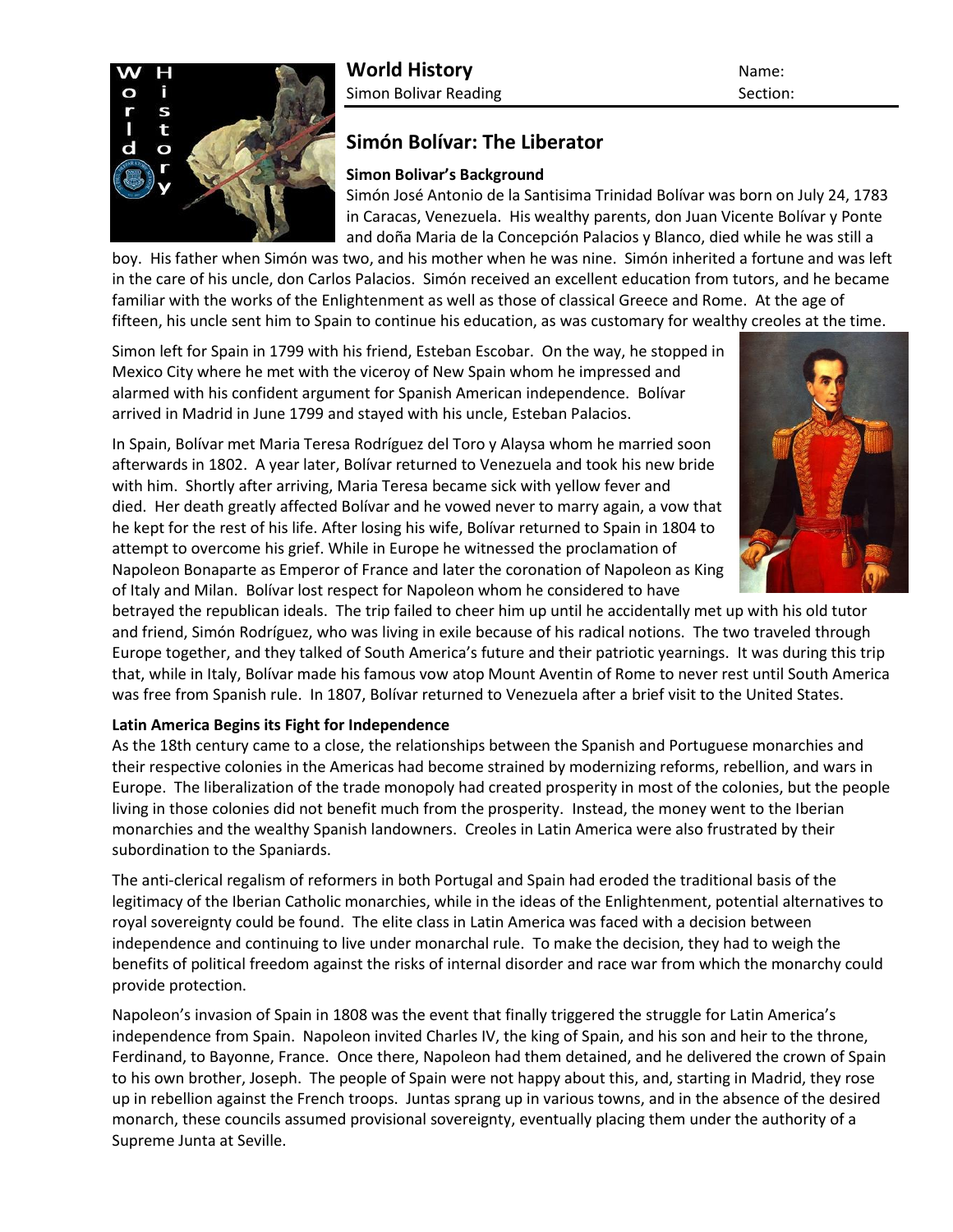The installation of Joseph Bonaparte as king of Spain also produced crisis in the Americas. The Spanish colonies there were, strictly speaking, kingdoms in their own right, constitutionally distinct from Spain but sharing a common monarch. When the monarchy in Spain suddenly lost its legitimacy when Bonaparte took over, it became unclear who had authority over the Americas. One option was for the creoles to set up juntas in the same manner as in Spain and assume provisional sovereignty. This would be the first time in history the creoles could legitimately exercise power in America without either deferring to a viceroy or being disloyal to the king. This option was favored by the creoles who wanted to eventually move towards autonomy from Spain, but there were many creoles that would have preferred to stay loyal to the Spanish throne.

As the fighting continued in the Iberian peninsula, the course to be taken by the creoles in Spanish America remained unclear. Then in 1810, as Spanish resistance to Napoleon was about to collapse completely, creole patriots in Venezuela, New Granada, Argentina, and Chile rebelled and formed juntas similar to those formed in Spain.

#### **Simón Bolívar as Liberator**

Simon Bolívar returned to Venezuela from Spain in 1808. Soon afterwards, he joined and became a leader of the Patriotic Society of Caracas that was responsible for numerous revolts that ultimately resulted in independence. That occurred in April, 1810, when the colonial governor was deposed and a junta independent of Cádiz was established. Two months later, Bolívar was promoted to the rank of colonel in the militia and appointed head of a diplomatic mission to London.

This mission to London marked the beginning of Bolivar's twenty years career as a public servant on behalf of freedom and independence. Bolívar returned from London in June, 1811, and spoke to the Patriotic Society in favor of independence. On July 5, 1811, the Patriotic Society of Caracas declared independence and founded the first republic of Venezuela. The constitution for the new republic provided for a federal structure, the legal equality of citizens of all races, and the abolition of clerical and military privileges. Yet, in reality, it did little for non-whites: most were excluded from voting by a property qualification, slavery was retained, and the llaneros, the free-ranging horsemen of the plains, were alienated by policies designed to bring the llanos (plains) under private ownership. In March, 1812, a small Spanish force arrived from Puerto Rico, and the non-whites and royalists helped them combat the republican army. Within a few months the republican army had surrendered. Bolívar escaped to New Granada and avoided prison.

In New Granada, Bolívar enlisted the help of the United Provinces of New Granada for a renewed campaign against the royalists of Venezuela. In 1813, Bolívar reentered Venezuela and declared a "war to the death" against the authority of Spain. He did this with the intent of forcing undecided creoles to choose between independence and submission to unyielding colonialism. He reached Caracas in August and declared a second republic, assuming the role of military dictator. The Second Republic collapsed within a few months, however, because Bolívar had failed to win the support of the non-whites, many of whom were instead recruited to fight with those loyal to the king. After the defeat, Bolívar returned to New Granada, where he stayed shortly before going to Jamaica in 1815.

In 1814, Joseph Bonaparte had been removed from the Spanish throne, and Ferdinand VII had retaken his place there. In 1815, a Spanish army of 10,000 men was sent to the Indies with the intent of pacifying the area, and by 1816, both Venezuela and New Granada were back under royalist control. Now that the Spanish king had regained the throne from the French, the choice of the creoles was more difficult. Any opposition to the colonial administration could no longer be construed as anything but treason. The leaders of the radical minority realized that in order to gain the support of the majority of the creoles, they had to make their revolutionary ideas more appealing to their desires. It seemed that this would somehow require a monarchical solution.

Bolívar, an unwavering republican, even gave his independence program a marked conservative slant. After witnessing the anarchy in New Granada, he had determined that republicanism in South America could not follow the North American model. Bolívar believed that the South American societies had been kept in a condition of political immaturity through "Spanish tyranny", and, therefore, were unqualified to handle an electoral democracy. In his Jamaica Letter of September 6, 1815 he discussed his ideas for American independence, and he stated that South America should 'not adopt the best system of government, but the one that is most likely to succeed." Bolívar, along with José de San Martín, decided that instead of direct